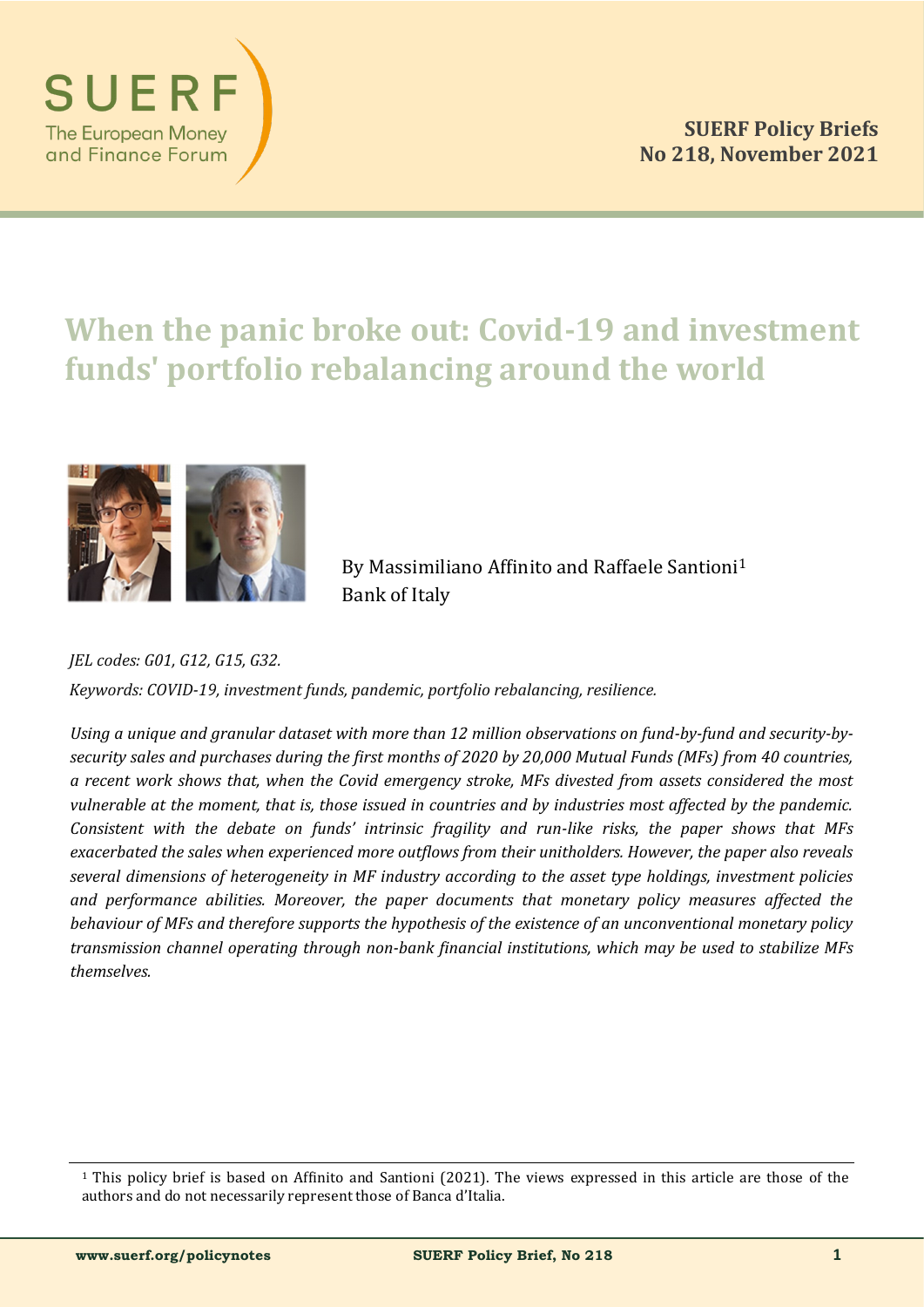In early 2020, the outbreak of Covid-19 and the subsequent containment measures imposed in many countries caused a sudden and sharp deterioration in the economic outlook and heightened the risk aversion among investors, giving rise to a major re-pricing in global financial markets. Stock prices declined on average by close to 30 percent during the crash, but performance varied significantly across countries and industries (Figure 1).



**Figure 1. Stock market returns during Covid-19 pandemic**

Notes: Morningstar Direct. The figure plots the cumulative stock market returns since the spread of Covid-19 for each of the selected economies.

In Affinito and Santioni (2021), we exploit the exogenous shock of the Covid-19 outbreak to perform a comprehensive empirical analysis of Mutual Fund (MF) portfolio decisions. Understanding MF conduct has relevant implications. MFs hold a large fraction of world savings, purchase and sell securities all over the globe, and play a crucial role in the financing of governments and firms. MFs have grown substantially since the global financial crisis, partly as a result of the increased regulation of banks. Since MFs often invest in illiquid assets although guarantee their investors high levels of liquidity, the debate about MFs has increasingly focused on their intrinsic fragility and the possible implications of their conduct for financial stability (e.g., Chen et al., 2010; Goldstein et al., 2017).

The Covid-19 crisis provides a valuable opportunity to gain insights into drivers of MF behaviour and strategies as their portfolio choices may be tested by exploiting the impact of a major – and truly exogenous – worldwide shock. Specifically, we exploit the circumstance that the emergency outbreak and subsequent policy measures varied substantially across countries and industries, both in the intensity and timing. In carrying out the analysis we have the advantage of using a unique and granular dataset, which contains more than 12 million observations on fund-by-fund and security-by-security sales and purchases during the first four months of 2020 by over 20,000 MFs (about 40% of the worldwide industry in terms of total net assets) located in over 40 national jurisdictions and investing in more than 100 economies and 20 sectors. We believe ours is the first paper to assess MFs' portfolio reactions to Covid-19 worldwide as a function of the spreading news on the pandemic and to comprehensively depict their decisions when the shock arrived and the panic broke out.

In our econometric analysis the impact of Covid-19 at country level is measured by two alternative indexes: the ratios of total number of confirmed cases or total number of deaths to total population. As is well known, these two ratios are imperfect measures of the real spread of the contagion and the extent of the health emergency. However, they are perfectly suitable to our purposes because they reflect the perception of international investors and the knowledge that they had on the impact of Covid-19 across countries and over time. The impact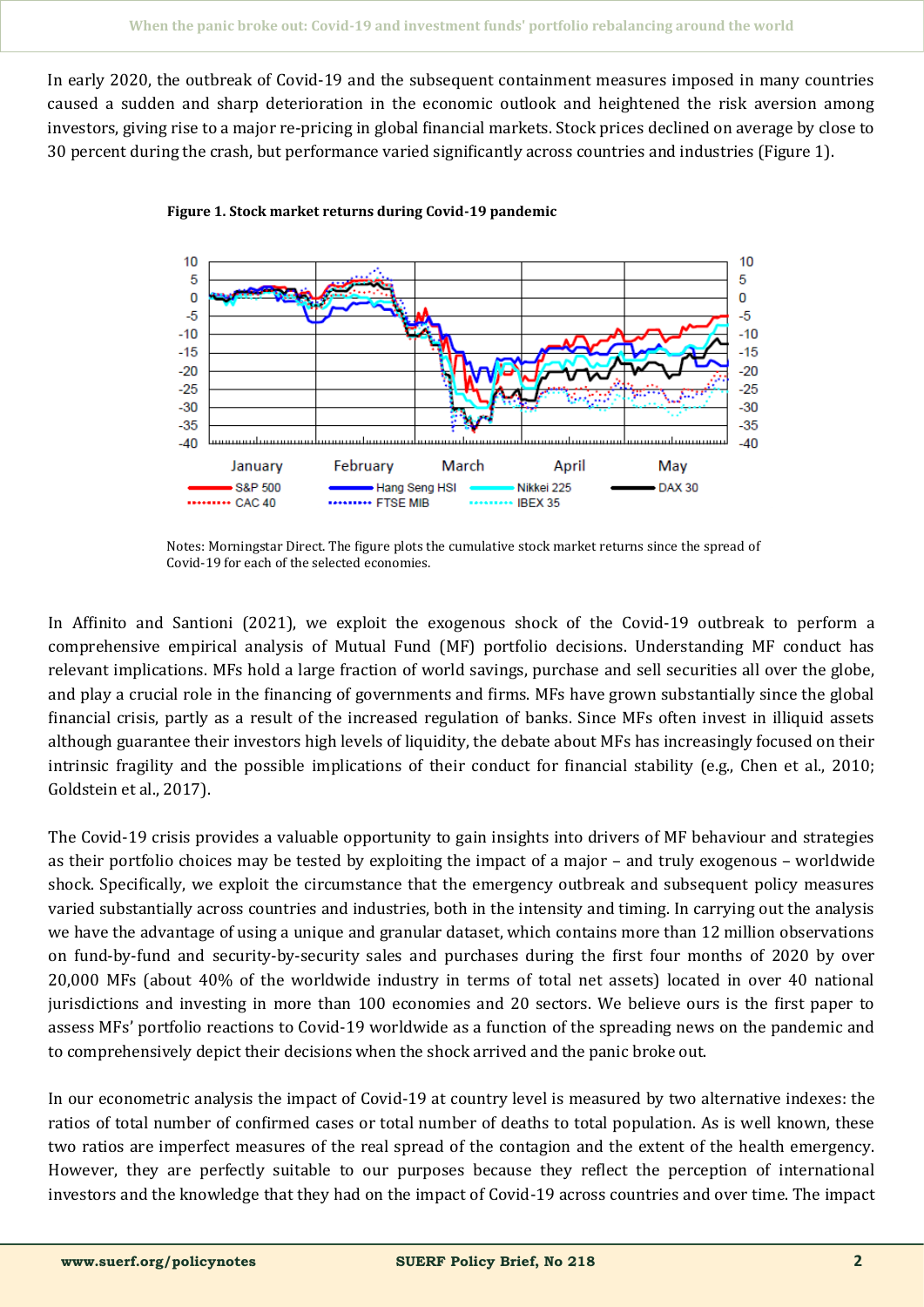of Covid-19 across industries is computed through the indexes recently introduced in labour economics (e.g., Koren and Petö, 2020), which measure in each sector the extent to which firms' operations are compatible with social distancing and lockdowns. In order to verify whether other intrinsic characteristics of financial assets (other than those linked to the Covid-19 impact) affect our results, we match our security-by-security data with information on the characteristics of each financial asset (rating scores, pressure, liquidity) and of each firm (size, profitability, leverage) issuing the worldwide assets held by MFs.

Our estimates first show that the pandemic triggered portfolio recomposition by MFs all over the world. We document that, when the panic broke out, MFs did not sell horizontally but divested from financial assets considered at the moment most troubled, those issued in countries and by industries more affected by Covid-19 (Figure 2). Furthermore, we document that MFs with more outflows from unitholders exacerbated the sales of more Covid-affected assets, which suggests that fund managers' portfolio adjustments work in the same direction as investor outflows rather than mitigating the outflow effect (e.g., Cella et al., 2013). Therefore, our results corroborate the concern that the open-end nature of these investment vehicles creates a run-like risk, which make fire sales and price swings more likely (e.g., Stein, 2009; Manconi et al., 2012; Financial Stability Board, 2017).

However, we then examine in detail the portfolio rebalancing and reveal several dimensions of heterogeneity in MF industry. We find heterogeneous results according to MF investment policies, performance abilities, and asset type holdings. MFs turn out to include heterogeneous institutions, which use a variety of portfolio strategies that at least partially offset each other. Notably, we find that MFs with higher pre-pandemic returns did not follow the herd at the emergency outbreak, which suggests that some well managed IFs stood apart even in the panic phases. These results suggest that financial stability policies should be adapted across MF categories reflecting the varying risk appetites embedded in their different investment policies and performance strategies, and the different vulnerability of the assets they hold.



#### **Figure 2. MF net-purchases of financial assets issued in less and more Covid-affected countries in each month during the Covid-19 outbreak**  *(as a percentage of Total Net Asset)*

Notes: Morningstar Direct. Less Covid-affected countries (more Covid-affected) are those below (above) the 75th percentile of our measure of Covid-19 exposure across countries.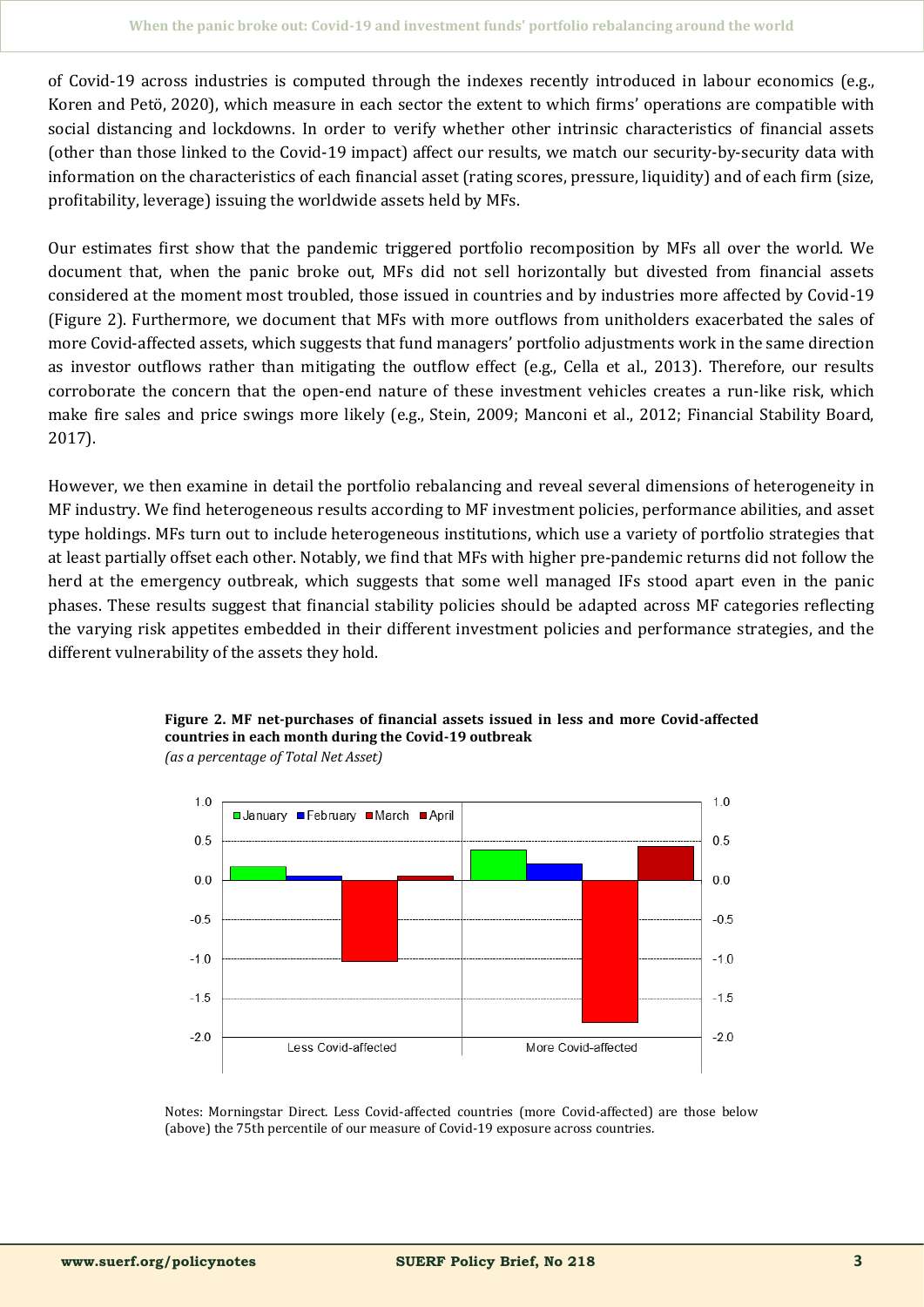Moreover, we show that, when the shock arrived and the panic broke out, the bulk of the adjustment in MFs' portfolios occurred abruptly and severely during the "fever" of the Covid-19 crisis (that is, in March 2020). Instead, we find signs of resurgence already in April, following the exceptional policy measures taken worldwide by public authorities in those weeks (Figure 2). We find that the rebound in April mainly concerned MF purchases of corporate bonds, which were, largely, the financial asset targeted by central banks' programmes in the period. The result corroborates therefore the existence of a channel of unconventional monetary policy acting through non-bank financial institutions, which may enrich the policy toolbox of monetary authorities and the instruments to stabilize financial markets and MFs themselves (e.g., Falato et al., 2020; Gilchrist et al., 2020).

Our paper relates to some of the major strands of the literature on MFs. First, our results on the massive sales of Covid-affected assets, those perceived as more in distress in the period, contribute to the literature on MFs' intrinsic fragility, which stresses that, in time of crisis, MFs sell the most troubled assets and contribute to fire sales. Second, our results on higher sales of more Covid-affected securities from MFs with more outflows contribute to the literature on the relationship between the sales of institutional investors and those of their unitholders and they corroborate the view that MFs may increase market volatility during times of turmoil because they face the risk of having to respond to massive (often retail) redemptions. Third, however, our results on the several dimensions of MF heterogeneity contribute to the literature on MF behaviour, strategies and performance abilities revealing that MF choices differ in several aspects and with different implications for financial stability policies. Fourth, our results on a non-bank financial institution channel of unconventional monetary policies contribute to a recent and relevant stream of analysis. Finally, our paper complements the fast grown literature on stock markets' reactions to the outset of the Covid-19: this literature typically finds that pandemic-resilient assets suffered less during the outbreak, we show that MFs prioritized exactly the pandemic resilience of financial assets. ∎

## **References**

Affinito, Massimiliano and Santioni Raffaele (2021). "*When the panic broke out: COVID-19 and investment funds' portfolio rebalancing around the world,*" [Temi di discussione \(Economic working papers\),](https://www.bancaditalia.it/pubblicazioni/temi-discussione/2021/2021-1342/en_tema_1342.pdf?language_id=1) Bank of Italy, Economic Research and International Relations Area.

Cella, C., A. Ellul, and M. Giannetti (2013): "Investors' Horizons and the Amplification of Market Shocks," The Review of Financial Studies, 26, 1607–1648.

Chen, Q., I. Goldstein, and W. Jiang (2010): "Payoff complementarities and financial fragility: Evidence from mutual fund outflows," Journal of Financial Economics, 97, 239–262.

Koren, M. and R. Petö (2020): "Business disruptions from social distancing," Covid Economics.

Falato, A., I. Goldstein, and A. Hortaçsu (2020): "Financial Fragility in the Covid-19 Crisis: The Case of Investment Funds in Corporate Bond Markets," NBER Working Papers 27559, National Bureau of Economic Research.

Financial Stability Board (2017): "Policy Recommendations to Address Structural Vulnerabilities from Asset Management Activities, Tech. rep., Financial Stability Board.

Gilchrist, S., B. Wei, V. Yue, and E. Zakrajsek (2020): "The Fed Takes on Corporate Credit Risk: An Analysis of the Efficacy of the SMCCF," CEPR Discussion Papers 15258.

Goldstein, I., H. Jiang, and D.T. Ng (2017): "Investor flows and fragility in corporate bond funds," Journal of Financial Economics, 126, 592–613.

Manconi, A., M.Massa, and A. Yasuda (2012): "The role of institutional investors in propagating the crisis of 2007– 2008," Journal of Financial Economics, 104, 491–518.

Stein, J. C. (2009): "Sophisticated Investors and Market E\_ciency," Journal of Finance, LXIV, 1517–1548, this paper was the 2009 AFA Presidential Address.